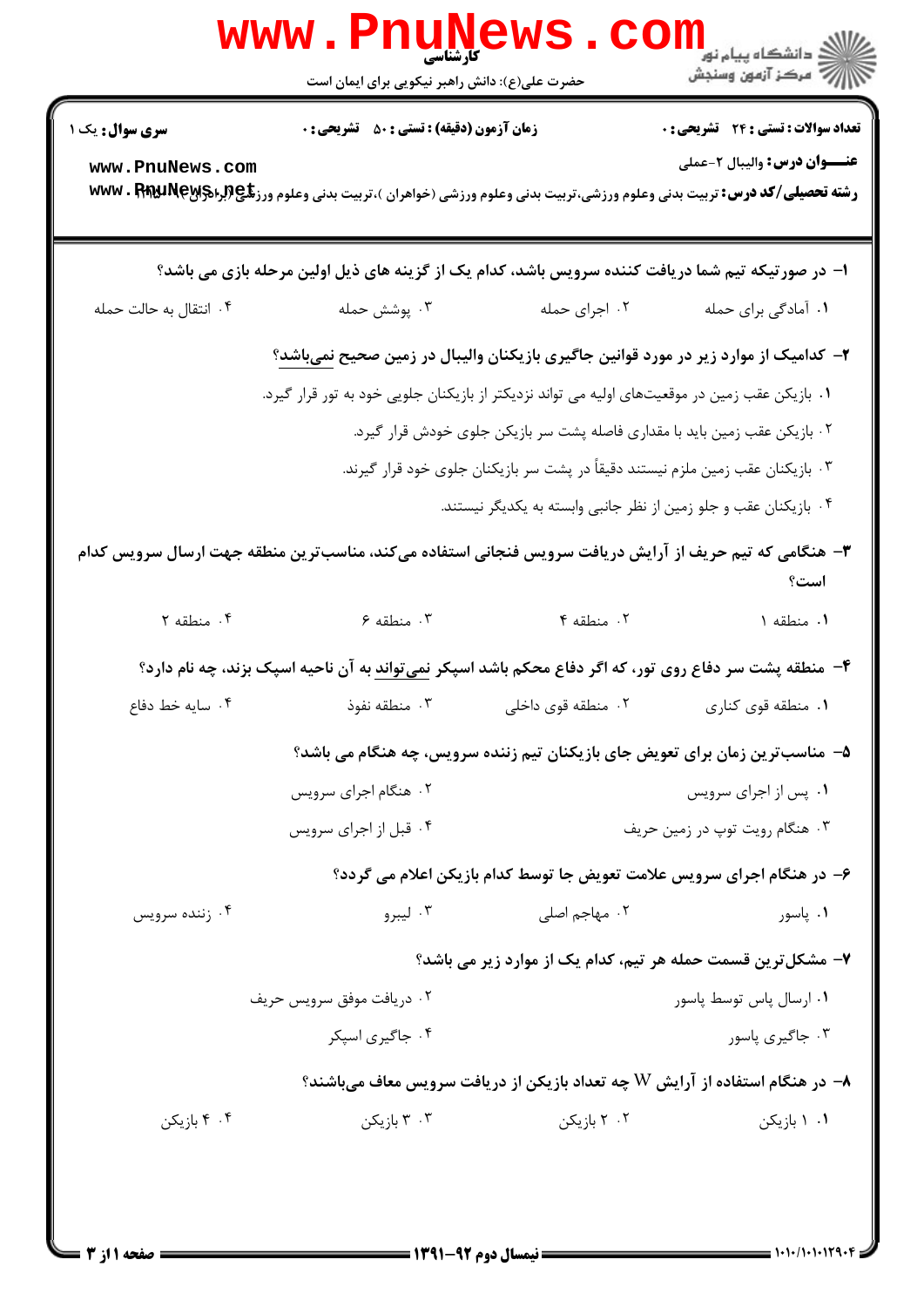|                                                          | کارشناسی<br>حضرت علی(ع): دانش راهبر نیکویی برای ایمان است |                                                                                                                                              | <mark>ک</mark> دانشگاه پیام نو <mark>ر</mark><br>ر آمرڪز آزمون وسنڊش |  |
|----------------------------------------------------------|-----------------------------------------------------------|----------------------------------------------------------------------------------------------------------------------------------------------|----------------------------------------------------------------------|--|
| <b>سری سوال :</b> ۱ یک                                   | <b>زمان آزمون (دقیقه) : تستی : 50 ٪ تشریحی : 0</b>        |                                                                                                                                              | <b>تعداد سوالات : تستي : 24 - تشريحي : 0</b>                         |  |
| www.PnuNews.com                                          |                                                           | <b>رشته تحصیلی/کد درس:</b> تربیت بدنی وعلوم ورزشی،تربیت بدنی وعلوم ورزشی (خواهران )،تربیت بدنی وعلوم ورز <b>تلچ(برادMARAN) WWW . RARJINE</b> | <b>عنـــوان درس:</b> واليبال ٢-عملي                                  |  |
|                                                          |                                                           | ۹- به چه علت در آرایش فنجانی دریافت سرویس، یک اسپکر از دریافت سرویس معاف میباشد؟                                                             |                                                                      |  |
| ۰۲ جهت انتقال سریع از حمله به دفاع                       |                                                           |                                                                                                                                              | ٠١. جهت دفاع بازيكن سرعتي                                            |  |
| ۰۴ جهت ارائه یک حمله سرعتی                               |                                                           | ۰۳ جهت پوشش حمله                                                                                                                             |                                                                      |  |
|                                                          |                                                           | ∙ا− در اجرای سیستم ۲−۲−۲، بهترین منطقه ای که پاسور عقب زمین می تواند از آنجا نفوذ کند، کدام منطقه میباشد؟                                    |                                                                      |  |
| ۰۴ منطقه ۲                                               | ۰۳ منطقه ۴                                                | ٠٢ منطقه ٣                                                                                                                                   | ۰۱ منطقه ۱                                                           |  |
|                                                          |                                                           | 11- پاس دادن به پاسور در وسط زمین ویژه چه تیمهایی میباشد؟                                                                                    |                                                                      |  |
|                                                          | ۰۲ تیمهایی که یک اسپکر در حمله دارند.                     | ۰۱ تیمهایی که سه اسپکر در حمله دارند.                                                                                                        |                                                                      |  |
|                                                          | ۰۴ تیمهایی که چهار اسپکر در حمله دارند.                   | ۰۳ تیمهایی که دو اسپکر در حمله دارند.                                                                                                        |                                                                      |  |
|                                                          |                                                           | <b>۱۲</b> - چه تیمهایی پاس به چپ را برای رساندن توپ به پاسور اتخاذ میکنند؟                                                                   |                                                                      |  |
|                                                          |                                                           |                                                                                                                                              | ۰۱ تیم هایی که اسپکرهای کوتاه قد دارند.                              |  |
|                                                          |                                                           |                                                                                                                                              | ۰۲ تیم هایی که یک اسپکر در جلو زمین دارند.                           |  |
|                                                          |                                                           |                                                                                                                                              | ۰۳ تیم هایی که اسپکرهای ضعیفی دارند.                                 |  |
| ۰۴ تیم هایی که تعداد زیادی اسپکر چپ دست در اختیار دارند. |                                                           |                                                                                                                                              |                                                                      |  |
|                                                          |                                                           | <b>۱۳</b> - پاسور چه زمانی می تواند حرکت خود را شروع کند؟                                                                                    |                                                                      |  |
| ۰۲ پس از اینکه زننده سرویس حریف توپ را لمس کرد.          |                                                           | ۰۱ زمانیکه توپ از روی تور عبور کرد.                                                                                                          |                                                                      |  |
| ۰۴ قبل از تماس زننده سرويس حريف با توپ .                 |                                                           | ۰۳ پس از ضربه اول هم تیمی خود.                                                                                                               |                                                                      |  |
|                                                          |                                                           | ۱۴- در سیستم ۳- ۳ هرگاه یکی از پاسورهای تیم در منطقه ۲ باشد، پاسور دیگر در کدام منطقه قرار میگیرد؟                                           |                                                                      |  |
| ۰۴ منطقه ۶                                               | $\mathbf{r}$ منطقه ٣ $\cdot$                              | ۰۲ منطقه ۵                                                                                                                                   | ۰۱ منطقه ۴                                                           |  |
|                                                          |                                                           | ۱۵– کدام یک از روشهای حمله ای ذیل معمولا غیر قابل دفاع میباشد؟                                                                               |                                                                      |  |
| ۰۲ ضربدر جلو با شرکت بازیکن منطقه ۲                      |                                                           |                                                                                                                                              | ۰۱ ضربدر همراه با تغییر مسیر (ضربدر فریبنده)                         |  |
| ۰۴ ضربدر جلو با شرکت بازیکن منطقه ۴                      |                                                           | ۰۳ دوبله جلو با شرکت بازیکنان مناطق ۳ و ۴                                                                                                    |                                                                      |  |
|                                                          |                                                           |                                                                                                                                              |                                                                      |  |
|                                                          |                                                           |                                                                                                                                              |                                                                      |  |